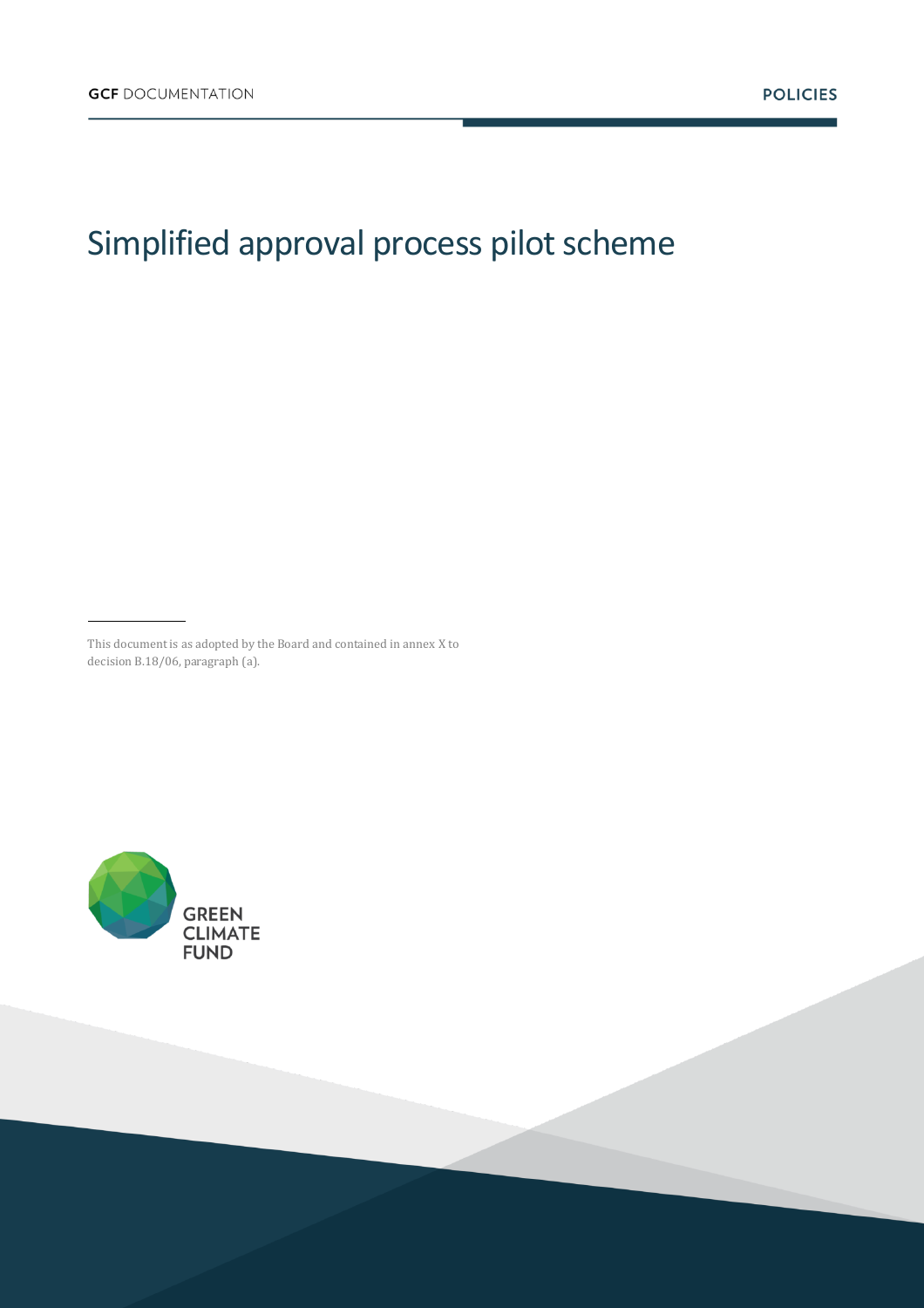

# **I. Objective**

1. The objective of this pilot scheme ("Pilot Scheme") is to apply best practices in order to reduce the time and effort needed in the preparation, review, approval and disbursement procedures for proposals of certain activities, in particular small-scale activities. The details of the Pilot Scheme are set out below. Unless otherwise specifically modified herein, all other relevant GCF policies apply as usual to the Pilot Scheme.

# **II. Eligible projects/programmes**

2. Subject to paragraph 4 below, this Pilot Scheme applies to projects and/or programmes which satisfy the following criteria:

- (a) Projects or programmes that are ready for scaling up and have the potential for transformation, promoting a paradigm shift to low-emission and climate-resilient development;
- (b) Projects or programmes with a GCF contribution of up to USD 10 million; and
- (c) Projects or programmes whose environmental and social risks and impacts are classified as minimal to none.

3. Projects or programmes falling within paragraph 2(c) above are typically considered to have minimal or no environmental and social risks and impacts. Activities under this category are project and context specific, and will be assessed on a case-by case basis, and include, among others:

- (a) Capacity development, planning support, institutional development, advisory services, communication and outreach, household-level facilities and production within an already built-up area and with no additional footprint (basic post-harvest processing, rainwater harvesting, pico- to micro-scale renewable energy, retrofit renewable energy systems and energy efficiency and conservation, agroforestry and small-scale climate resilient agriculture);
- (b) Early warning and other monitoring systems, response planning support;
- (c) In-situ rehabilitation of existing public facilities including maintenance and upgrading where waste will not be an issue, small-scale rural and urban community projects, village-level rural water supply and drainage (including smallholder farm irrigation such as drip irrigation, shallow wells, etc.), rural energy, small-scale infrastructure (including rehabilitation, maintenance and upgrading), small-scale watershed management and rehabilitation, climate resilient agriculture, habitat restoration and rehabilitation, soil and water conservation, forest management activities and agroforestry.

4. Projects and/or programmes that include known "risk factors" that would require additional information and more detailed due diligence and consultations by the relevant entities shall not be eligible for the Pilot Scheme notwithstanding that it meets the criteria set out in paragraph 2(a) above. The "risk factors" include but are not limited to:

- Activities with potential resettlement and dispossession, land acquisition, and economic displacement issues;
- Activities that may affect indigenous peoples;
- Activities within protected areas and areas of ecological significance including critical habitats, key biodiversity areas and internationally recognized conservation sites;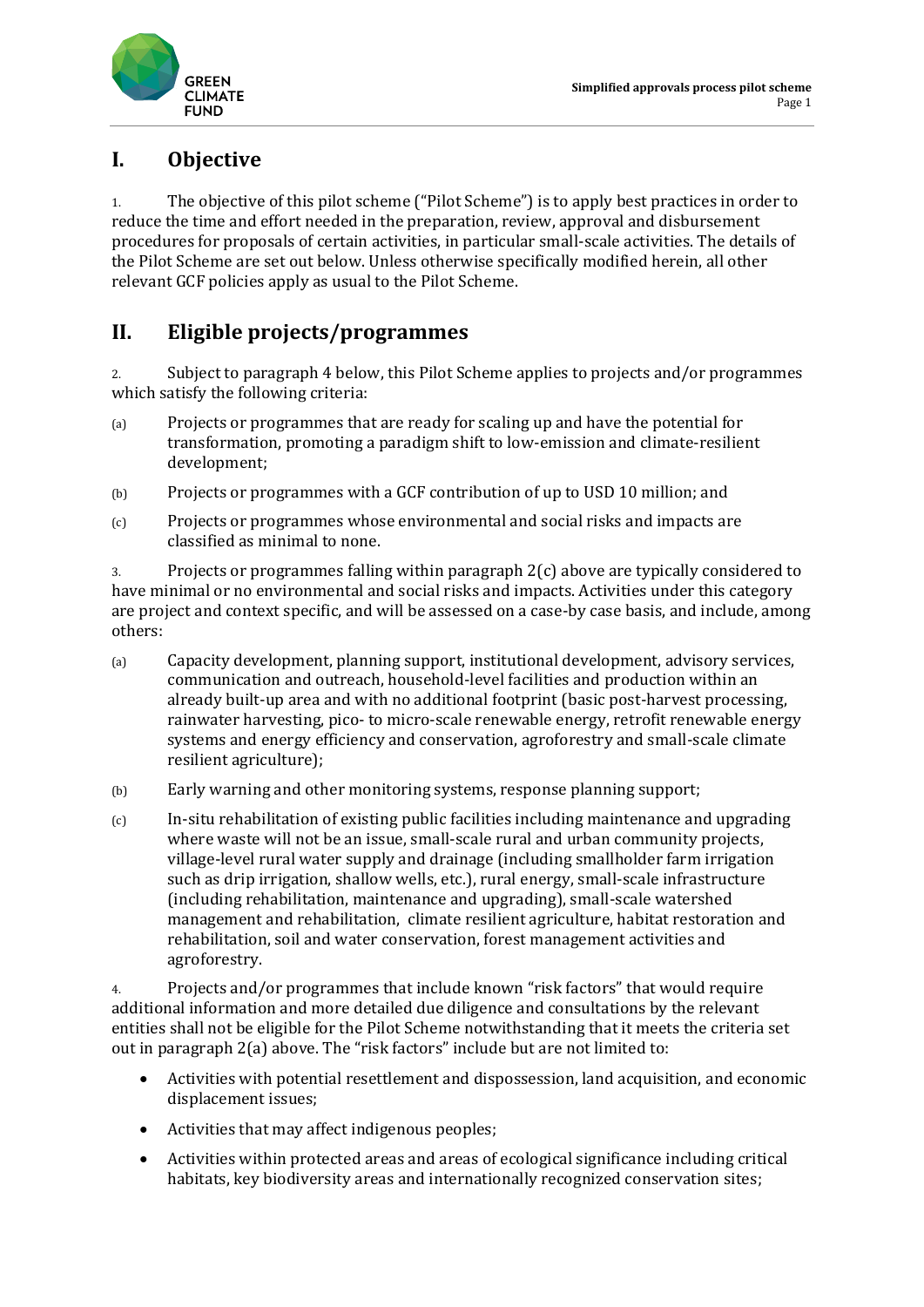

- Activities that may affect cultural heritage and physical cultural properties;
- Activities with critical infrastructure (like dams, water impoundments, coastal and river bank infrastructure) that would require further technical assessment and safety studies;
- Activities that may generate waste including hazardous waste and pollutants and require further studies on management, minimization and control and compliance to country and applicable international environmental quality standards;
- Activities that may adversely affect working conditions and health and safety of workers or potentially employ vulnerable categories of workers;
- Activities that may involve trans-boundary impacts including those that would require further due diligence and notification to downstream riparian states; and
- Activities that have associated facilities and require further due diligence of such associated facilities.

# **III. Eligible entities**

5. The GCF shall only consider projects or programmes which have been submitted by entities which have already been accredited by the Board.

6. The Secretariat shall take appropriate measures to encourage and provide support to direct access entities to submit projects or programmes under this Pilot Scheme with the aim of ensuring that submissions from such entities constitute at least 50% of all approved projects under the Pilot Scheme.

# **IV. Project screening, review and approval**

#### 4.1 Project screening and further development

7. The Pilot Scheme will require the submission of a Concept Note (CN). The Concept Note shall set out a summary of the project or programme and details relating to the project size, the proposed extent of the GCF's participation and the environmental and social risks and impacts of the project or programme. The Secretariat will develop a simplified Concept Note template for this purpose as soon as possible.

8. The Secretariat will put in place the structure and process for review of proposals with target schedule and completion dates of reviews and report to the Board on the implementation of the structure and process by B.19.

9. The Concept Note may be submitted at any point during the operation of the Pilot Scheme and shall be accompanied by the results of the environmental and social risk screening that identify project-related environmental and social risks and impacts and their proposed mitigation measures.

10. Such screening by the entities will be conducted against standardized screening form which shall be developed and published by the Secretariat, and which shall be supplemented by explanation on how the screening form should be completed by entities and how the screening will be conducted.

11. An Environmental and Social Action Plan (ESAP) may also be required that will describe the actions necessary to carry out the mitigation measures including timelines for their implementation, continuing consultations and engagement, monitoring and reporting, and actions to develop further the institutional environmental and social management system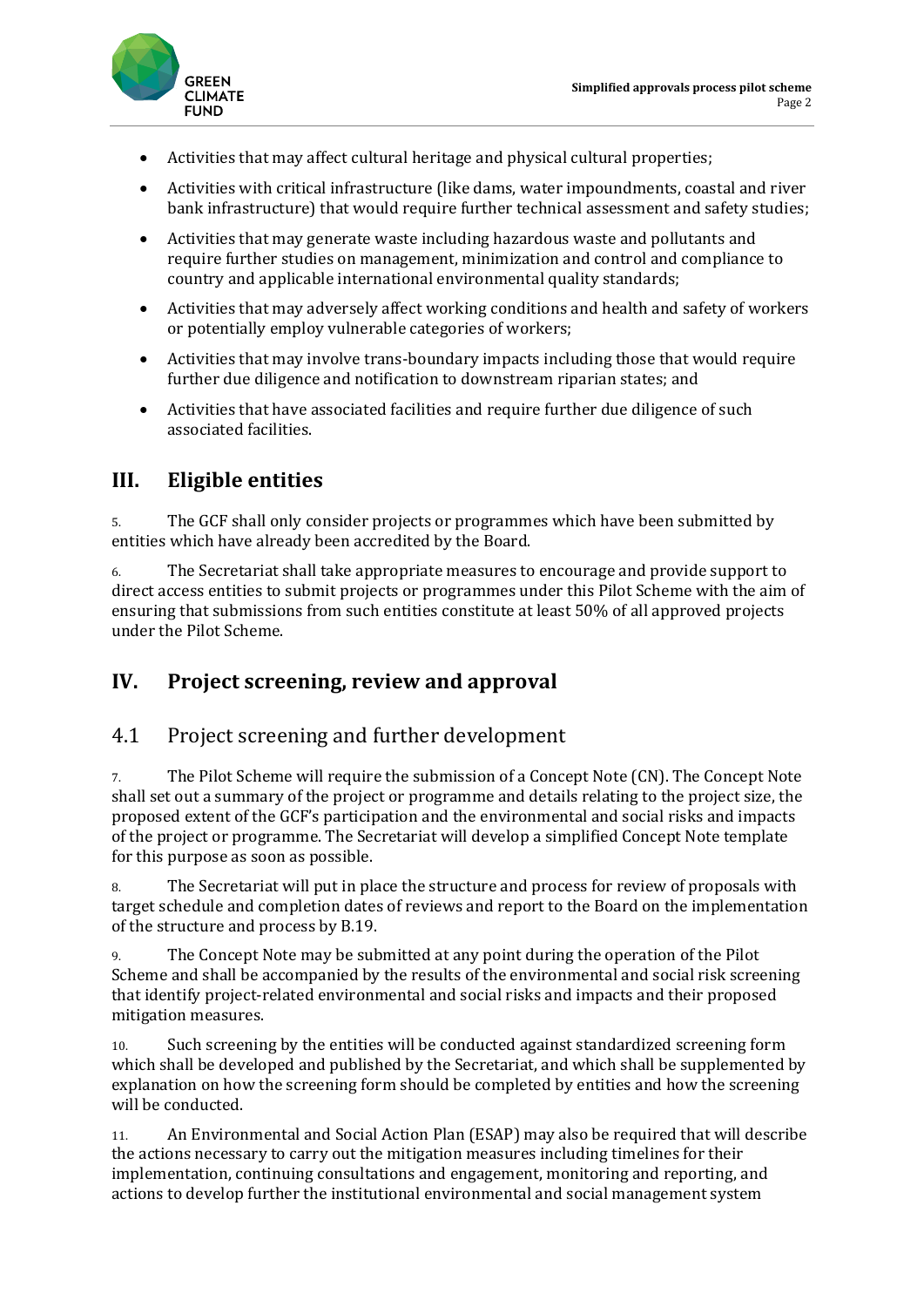

where gaps are identified. The ESAP will also identify any additional studies and work that will need to be carried out by the entity post approval stage and prior to the execution of relevant activities. The result of the environmental and social risk screening and the ESAP, as required, will allow the Secretariat to confirm the level of risk and the environmental and social safeguards requirements of the activities proposed for GCF financing and will be attached as a covenant to the Funding Proposal, becoming binding on the approval of the project. All environmental and social risks and impacts are to be checked by the Secretariat.

12. Upon receipt of the Concept Note and related documentation, the Secretariat shall first assess the eligibility of the proposed project or programme and the relevant entity. Concept Notes which satisfy the eligibility criteria set out in sections II and III shall then be developed into funding proposals.

13. Entities whose Concept Notes are eligible and whose screening has concluded in a positive determination shall be invited to submit a Funding Proposal for the Secretariat's review.

14. The Funding Proposal will follow a simplified format based on the updated project approval process and using a template that will be developed by the Secretariat for this purpose.

15. Funding proposals will include a pre-feasibility study, and be screened in relation to the environmental and social risks and impacts, stakeholder engagement undertaken, and grievance redress mechanisms, which will be put in place.

16. The entity proposing the project or programme will need to provide a summary of consultations and a stakeholder engagement plan including activity-level and entity-level grievance redress mechanisms following the guidance and standard format to be provided by the Secretariat.

17. The review of safeguards will take into account the results of the environmental and social risk screening and the ESAP, as required.

18. In addition, the Secretariat will provide technical support on how to complete Funding Proposals to relevant entities through the use of any appropriate means.

# 4.2 Project review

19. It is expected that the entity will conduct all relevant due diligence for the project or programme prior to the submission of a funding proposal.

20. The Secretariat will carry out its second-level due-diligence based on the simplified set of documents. The Secretariat will confirm the risk category of the project or programme activity. The Secretariat will confirm during project or programme assessment that all activities are consistent with the risk categories adopted.

21. Proposals under this Pilot Scheme will be subject to iTAP review on a rolling basis. This review will be based on the simplified set of documents.

22. Simplified financial and other terms shall be included with the Funding Proposal.

23. Pilot projects assessed with minimal to no ESS risks do not have ESS disclosure requirements by the submitting entities**.** 

#### 4.3 Project approval

24. Funding Proposals whose approval is recommended by the Secretariat shall be submitted to the Board for consideration during its regular meetings, until such time as a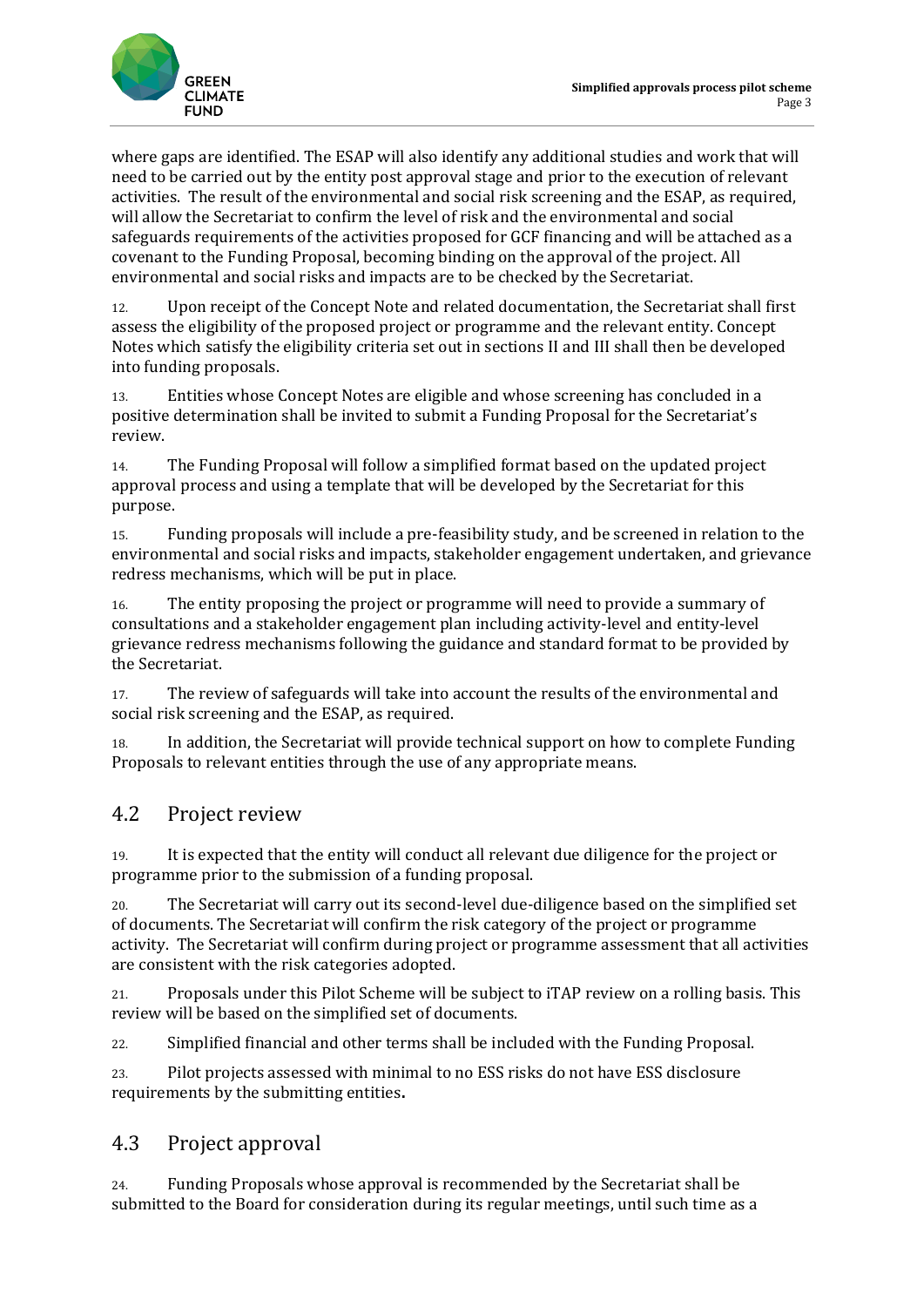

process for approving Funding Proposals under this Pilot Scheme through in-between Board meetings is adopted by the Board.

# 4.4 Post Approval

25. The Secretariat will implement the full post-approval process for approved Funding Proposals, in an expedited manner where possible, including in relation to the clearance of any conditions, and disbursements.

# 4.5 Implementation

26. The list of items attached as conditions and covenants to the project or programme will be implemented by the entity and monitored by the Secretariat

27. Any changes to project or programme design and implementation arrangements will trigger a project or programme restructuring process that will include re-assessment of project or programme risks and compliance with relevant GCF policies.

28. A robust monitoring system will be put in place to assist projects or programmes reach compliance, where possible gaps exist. This robust monitoring system may also build capacity of the entities to meet GCF standards and to be able to put forward full proposals in the future. The Secretariat will develop this monitoring system for the simplified approval process in this regard.